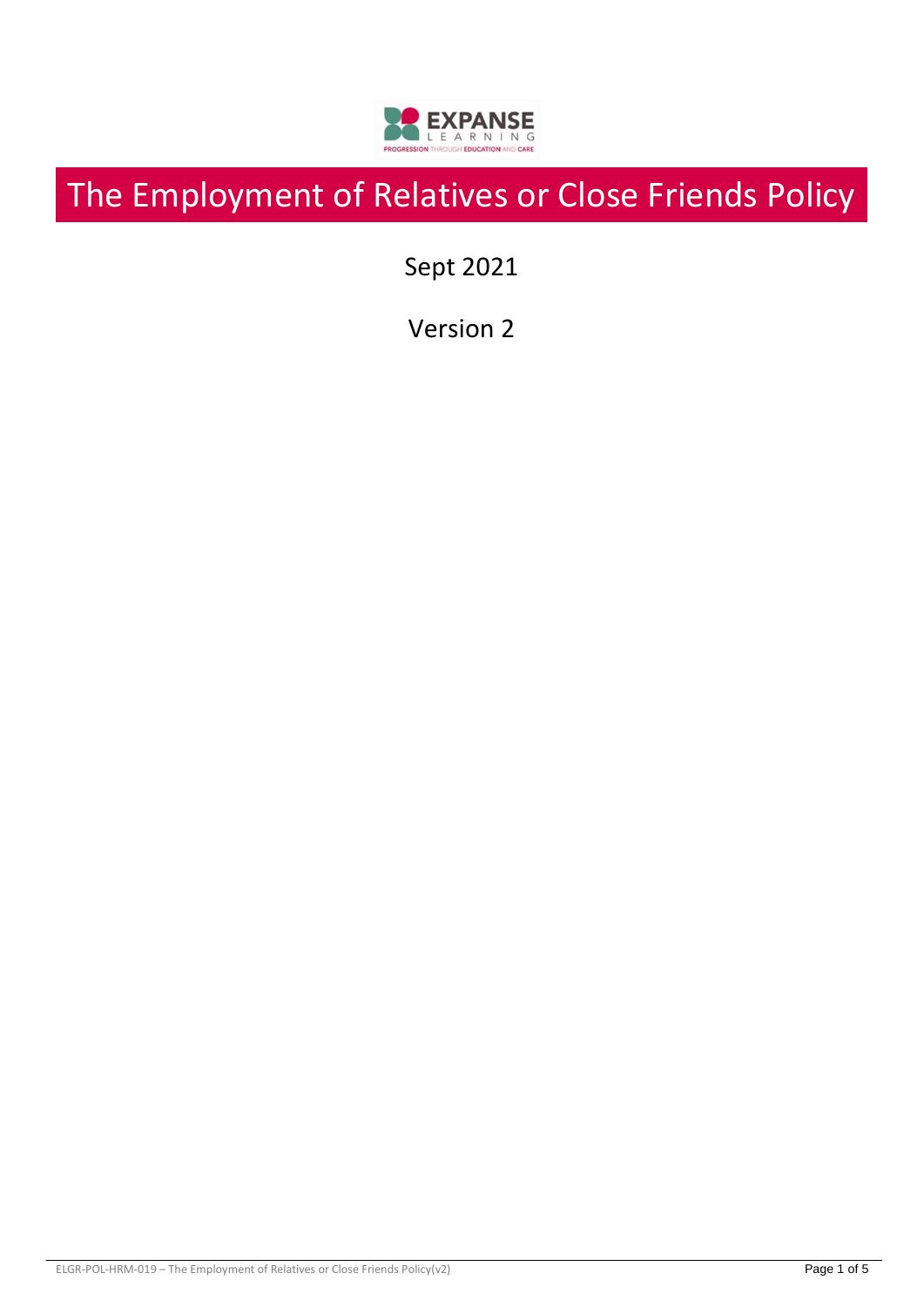# **1. Scope**

This policy applies to all employees of Expanse Learning.

# **2. Context**

All stakeholders of Expanse Learning have the right to be treated fairly, equitably and without bias. This right should not be compromised by any personal relationships that an individual or their colleagues may have with other employees. All employees have the right to expect professional behaviour from others and have a corresponding responsibility to behave professionally towards anyone they come in to contact with in the workplace.

Expanse Learning recognises that there are occasions when relatives (see below) are employed within the same provision or in roles which need to interact with one another. In such situations there may be potential for conflicts of interest or allegations of favouritism, nepotism or unfair practice to occur. We wish to protect our employees from any treatment of this nature and to ensure that everyone is treated fairly and given equality of opportunity. This policy provides a guidance framework to ensure that working arrangements are fair and are seen to be fair in practice. It aims to ensure that decisions relating to appraisals, grievances, disciplinary cases, training and development, promotion, recruitment or decisions involving pay for all employees or potential employees are made impartially using sound judgement and without prejudice.

This policy should be read in conjunction with the Expanse Learnings Equal Opportunities Policy and Staff Code of conduct. These policies aim to ensure that employees are recruited and progress within the organisation in a fair and equitable manner, determined only by personal merit and by the application of criteria which are related to the duties and conditions of each particular post and the needs of the Provision concerned.

### **3. Definitions**

This policy applies to all existing employees and in addition the following:

- Job applicants.
- Existing employees (Full, Part and Fixed Term)
- Self-employed staff/those on a Contract for Services.
- Agency workers (including Temporary Employment Workers).

For the purpose of this policy a relative is defined as:

- Spouse or partner (including same sex partners and civil partners).
- Former spouses or partners.
- Parent, parent-in-law, grandparents.
- Brother or sister, including in laws.
- Son or daughter (including in laws) and grandchildren.
- Aunt, uncle, niece, nephew, cousin.
- Stepfamily members.
- Close friends (although they are not relatives the nature of these relationships may result in nepotism, favouritism or unfair practice being implied or alleged).

This list is not exhaustive, and it is the responsibility of Employees to take any necessary action on the basis of common sense and reasonableness.

### **4. Guidance**

This policy aims to ensure that individual employees act with propriety, and without bias, abuse of authority or conflict of interest in executing their professional duties and that they do not lay themselves open to allegations that they have acted unprofessionally in this regard.

The policy sets out a framework and gives clear guidance to employees who work closely with relatives in order to:

- Ensure that employees are treated fairly, equitably and without bias.
- Ensure that employees know when to declare any conflicts of interest when working with relatives.
- Prevent against potential instances of unprofessional behaviour such as favouritism, nepotism and unfair conduct.
- Ensure that decisions made about employees or potential employees are made without prejudice, with impartiality and sound judgement and are defendable under the strictest scrutiny.

The guiding principles of this policy are: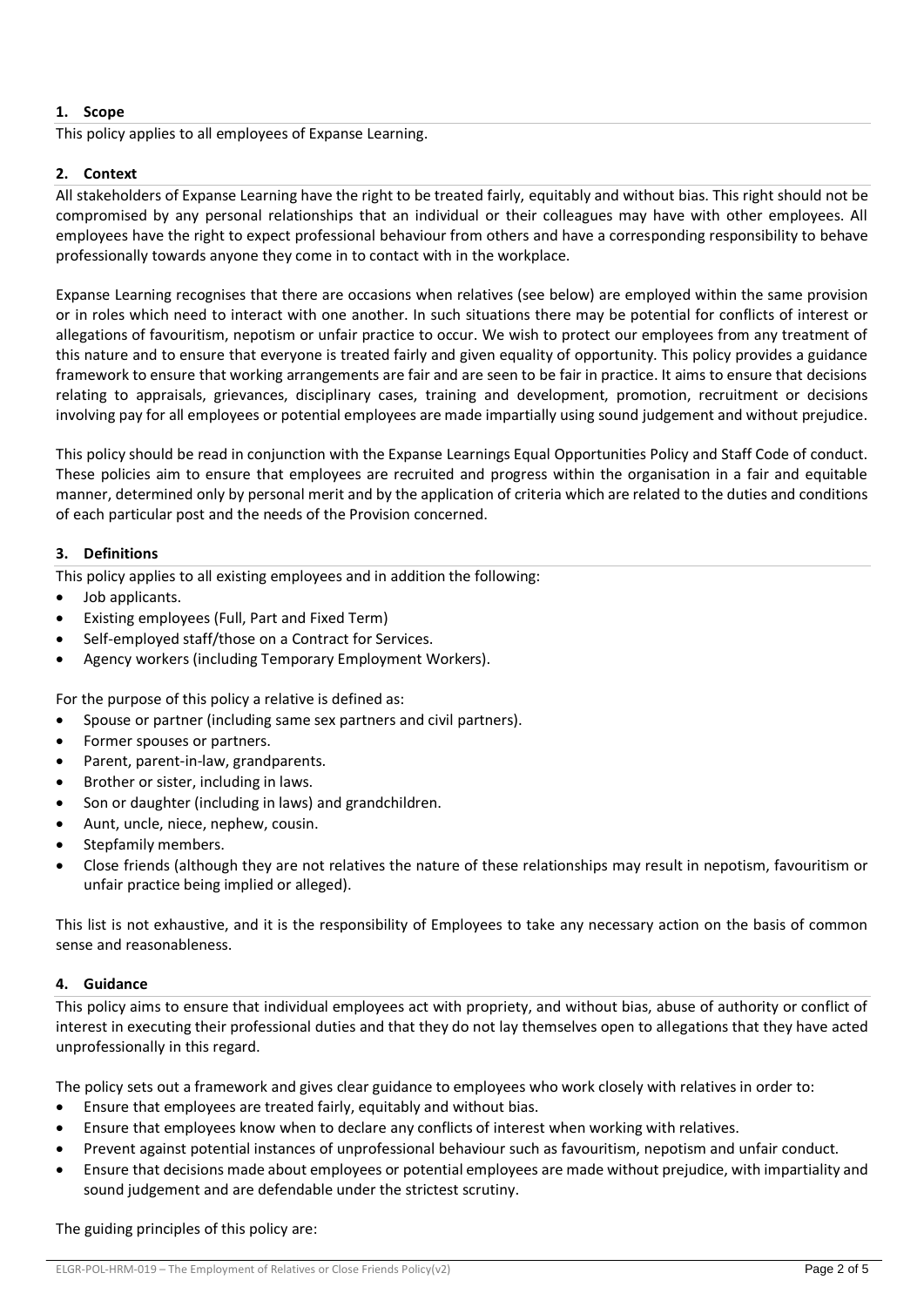- Employees should not be placed, nor place themselves, in a situation where others might reasonably believe that there has been or could be a conflict of interest or improper conduct.
- Employees should feel that they are treated fairly, equitably and without bias.
- Expanse Learning is not brought into disrepute and does not suffer reputational damage by improper conduct of its employees.

### **5. Recruitment of Relatives**

Employees are required to declare an interest if they are involved in the recruitment process where an applicant is a relative. No employee may be involved in the recruitment process where a relative is a candidate.

Employees should not solely conduct an interview process where their line manager is a relative of a candidate. They may however be part of a panel of assessors, provided they have declared the reporting relationship to that panel.

### **6. Working with Relatives in the same Provision**

Ideally, there should not be a line management relationship between relatives, whether it is direct or indirect. This includes making decisions and being involved with carrying out any HR processes e.g. appraisals, grievances or disciplinary cases, training and development, promotion or decisions involving pay.

If a person is appointed to a post that is managed by a relative, the relationship should be declared, and the situation reviewed in consultation with Human Resources. Where possible, alternative management arrangements should be put in place. This may include changing reporting relationships or potentially changing location. If it is not possible to identify alternative arrangements, an independent Senior Manager should have oversight of any decisions as described above.

If an employee believes they have been placed in a difficult situation because they are required to work with a relative or because of colleagues working with a relative, they have a responsibility to raise the issue with an appropriate line manager. There may be occasions when employees receive/have access to confidential information regarding a relative. As with any data, this information must be treated as strictly confidential in line with the Data Protection Act. Managers should make every effort to avoid a situation where a conflict of interest could arise.

### **7. Relationships between Existing Employees**

Where relationships already exist, or a relationship develops after appointment that may lead to a conflict of interest or which may potentially affect or overlap with a professional relationship the relationship must be declared to a line manager at the earliest opportunity.

The line manager will consult with the Head of Shared Services and consideration will be given to the appropriate action which may need to be taken. It is recommended that alternative management arrangements will be put in place where possible. These could include changing reporting relationships or individuals changing their job.

### **8. Bringing Dependants into the Workplace**

It is the responsibility of employees to ensure adequate childcare/care arrangements are in place whilst they are at work. However, it is recognised that there may be occasions where childcare/care arrangements fail, and an employee may have to bring their dependant(s) into work in order to cancel prior engagements or make any necessary handover arrangements.

Dependants may accompany their parent or carer on a brief visit to their workplace provided it is with the agreement of their manager, unless such a visit would expose them to health and safety risks in that particular environment. In cases where a dependant does accompany an employee, the employee is responsible for the welfare of the dependant and must minimise disruption to the normal flow of work.

Employees who have an agreement to work from home should ensure they have adequate childcare/care arrangements in place during the period they are working at home.

### **9. Provision of Work Experience for Relatives and Youth Placements**

Employees should not offer paid work experience or youth placement opportunities to relatives. Such recruitment should operate through the proper recruitment channels.

It is recognised that this policy may significantly affect some current working arrangements in Departments. Line managers are encouraged to seek advice from Head of Shared Services where necessary when considering the need to review current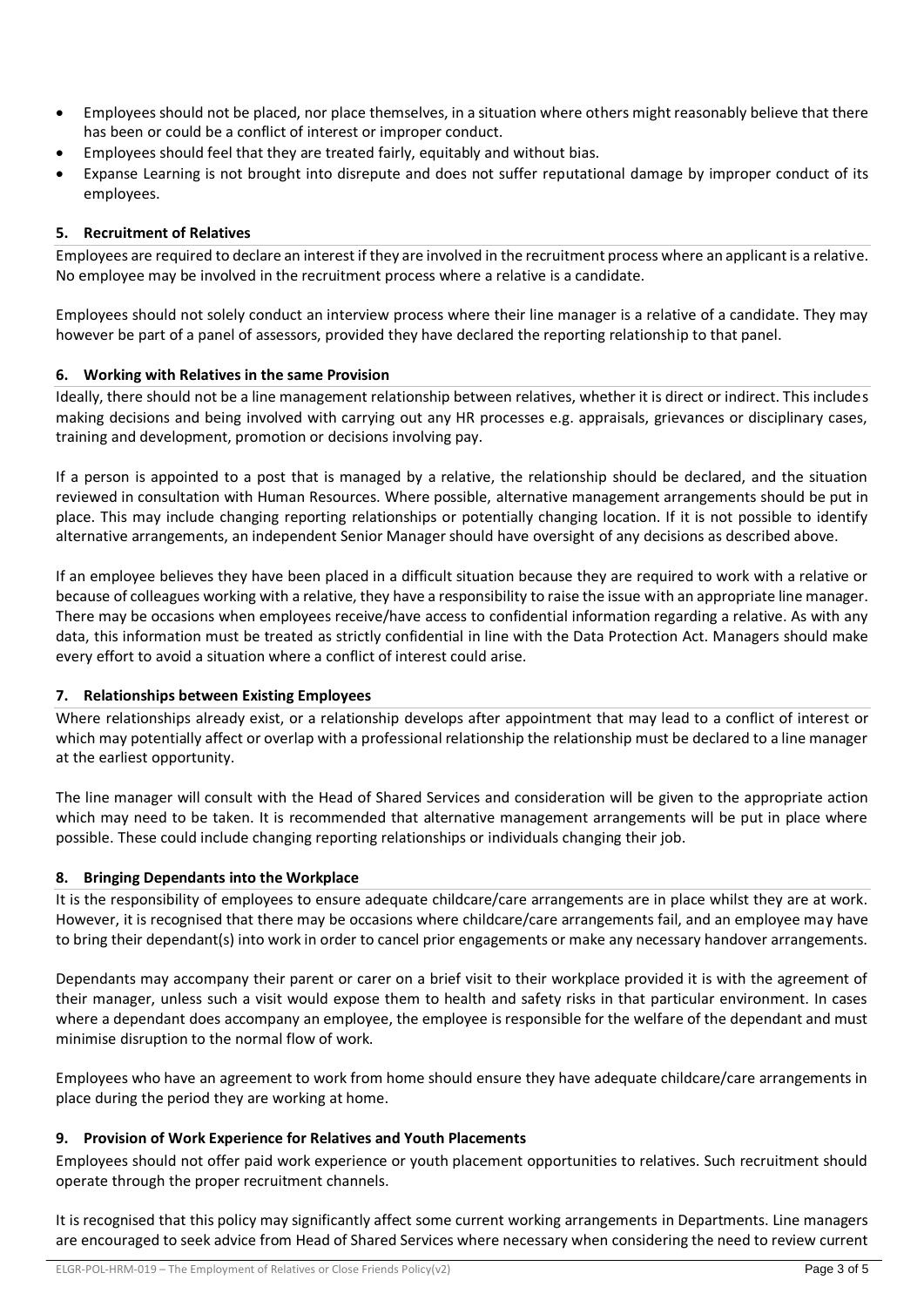working arrangements and when considering whether alternative arrangements are required.

This policy will be effective immediately for the recruitment of new employees. However, it is accepted that appropriate time will be needed to review arrangements for existing employees especially in circumstances where this may require changes to current working arrangements.

#### 10. **Procedure**

Employees are required to declare an interest to their line manager if they are working with a relative or if a relative is an applicant in a recruitment process that the employee is involved in. When an interest has been declared, line managers are required to take steps as described below to prevent against favouritism, nepotism or unfair practice and to ensure that all staff are treated fairly and equitably.

When an employee does not declare a relationship as defined in this policy and the line manager becomes aware of such relationship, the line manager will raise the matter with the employee concerned and take necessary action to comply with this policy in consultation with Human Resources.

Where another employee believes there has been favouritism, nepotism or unfair practice and wishes to make a complaint they should raise the matter with their line manager in the first instance. If it is not possible to resolve the matter informally, they should raise a complaint under the Complaints Policy.

#### **11. Roles and Responsibilities**

The following sets out the roles and responsibilities for employees when working with relatives.

#### **Employees**

No employee may be involved in the recruitment process, including for work experience or youth placements, where a relative is a candidate. Employees are required to declare an interest if they are involved in the recruitment process where an applicant is a relative and withdraw from the process.

Employees are required to declare a conflict of interest to their line manager if they are working with a relative or a relationship develops within the Provision.

#### **Recruiting Managers**

Recruiting managers should ask interview panel members to confirm whether they have any declarations of interest. If an employee in their reporting line, reports to a relative of a candidate or is a close colleague of a candidate's relative they should not be solely involved in the interview process. They may however be part of the panel, provided they have declared the reporting relationship to the interview panel.

Recruiting managers should ensure that where any member of an interview panel has a line management report who is a relative of a candidate, there should be an independent person appointed to the assessment panel.

### **Heads of Department/Provision or Line Managers**

When an employee declares they are working with a relative or a relationship develops, a review of responsibilities and line management should take place, led by the line manager in consultation with Human Resources.

Line managers should try to ensure that there are no line management relationships between relatives wherever possible, whether it is in a direct or indirect sense. If this situation exists or develops a review of the management structure should be carried out, in consultation with Head of Shared Services and alternative arrangements considered. This may include changing reporting relationships or individuals changing their jobs or changing location.

Heads of Department/Provisions should try to ensure that decisions with regards to employee matters are not taken by relatives. If this is not possible alternative arrangements should be put in place so that a senior, unrelated manager has oversight of these decisions.

### **12. Monitoring and Review**

In order to assess the effectiveness of the Procedure, statistics will be maintained in respect of the complaints of harassment and Bullying. Strict confidentiality will be maintained, and the monitoring process will comply with the Data Protection Act (2018).